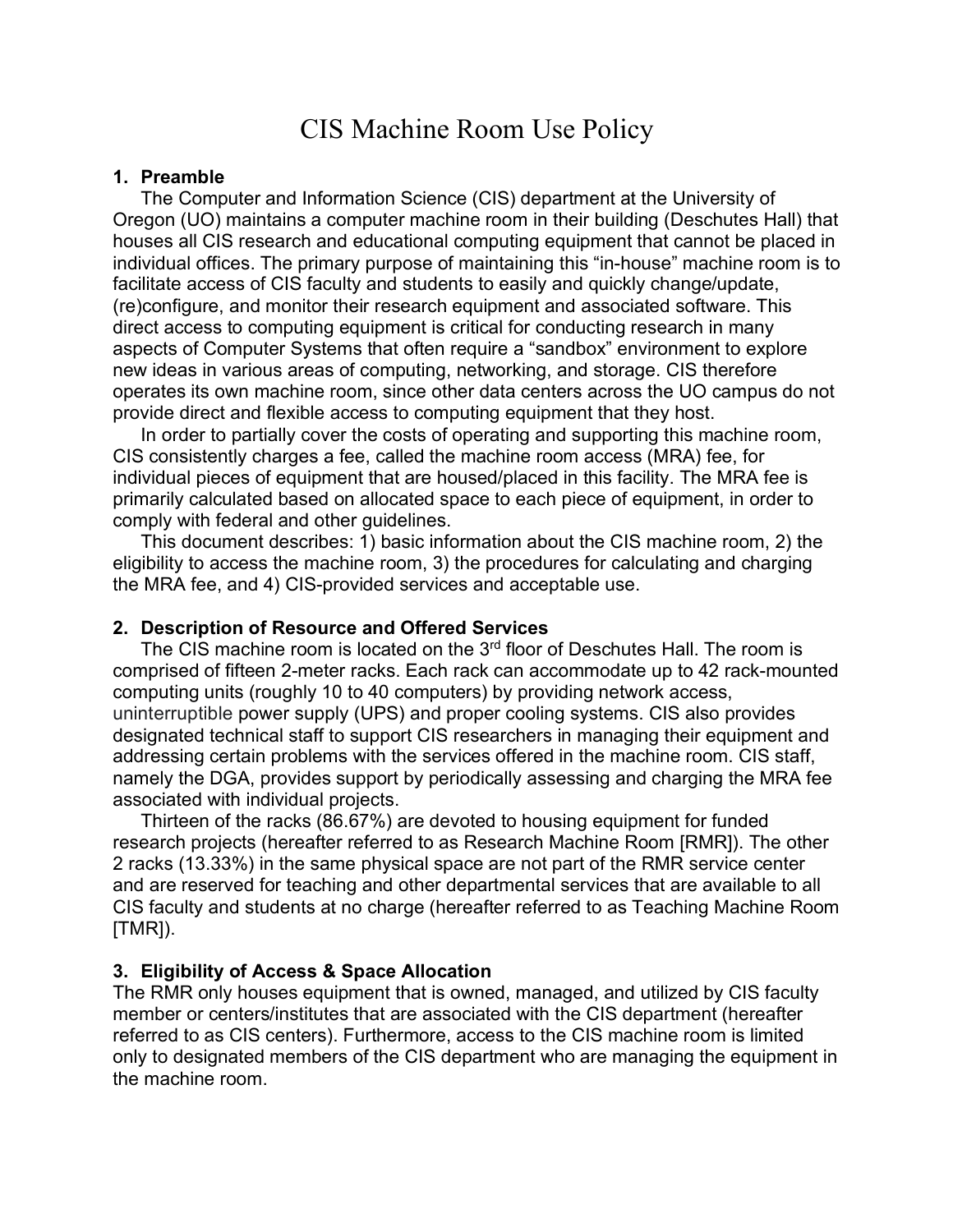CIS ensures equitable access among the CIS faculty to the RMR by enforcing the following rules:

- 1) While excess rack space is available, individual faculty can request and utilize as much rack space as they need.
- 2) Once the available rack space is limited (or fully utilized), CIS enforces a fair allocation of rack space among all eligible users. More specifically, i) only requests for new space are accepted from users who currently utilize less than their fair share (i.e., available space, divided by the number of active users), ii) each user can request more space up to his/her fair share, iii) users who utilize more than their fair share of space are required to free up some space (proportional with their excess usage) to accommodate a new request.
- 3) Users are advised to submit any requests for new space at least one term (3 months) ahead of time and preferably as soon as the need for rack space is known (e.g., when they are submitting a proposal that includes equipment to be housed in the RMR)
- 4) When users are asked to free up space, they are given at least 3 months to move their equipment out of RMR.
- 5) Individual CIS faculty who are affiliated with one (or more) CIS center(s) only receive "a single share" of the rack space in the RMR; i.e., they cannot request a share of rack space for themselves and a separate share for their center.
- 6) Individual CIS faculty can only use their allocated space to place the equipment that is used for their research projects at UO.
- 7) A CIS faculty cannot offer his/her own share of space to another CIS faculty or any other entity.
- 8) Affiliated faculty are eligible to request and receive space in the machine room. However, their requests have lower priority than regular faculty and are only accommodated (with department head discretion) when excess space is available.

## **4. Annual Estimation of the Fee Rate**

CIS aims to operate the RMR in a largely cost-neutral manner. Each year, the anticipated annual cost of operating the entire machine room is divided by the estimated usage of rack space to determine the annual (quarterly-charged) fee for using a unit of rack space in the RMR for each quarter of the next operation/service fiscal year (July 1- June 30). The resulting fee remains unchanged across four quarters in each fiscal year. The fee is set annually between CIS and Budget and Resource Planning (BRP), in keeping with the UO policy titled "Special Fees, Fines, Penalties, Service Charges" (https://policies.uoregon.edu/special-fees-fines-penalties-service-charges). This fee is subject to review and approval by BRP annually after actual RMR costs are calculated, and fees must be posted to the University fee book. In the event that the approval process changes, CIS will be responsible for following the new approval process.

**4.a. Estimating Operating Costs:** Each spring, CIS calculates the anticipated annual operating costs of the machine room for the next fiscal year by adding the following expenses: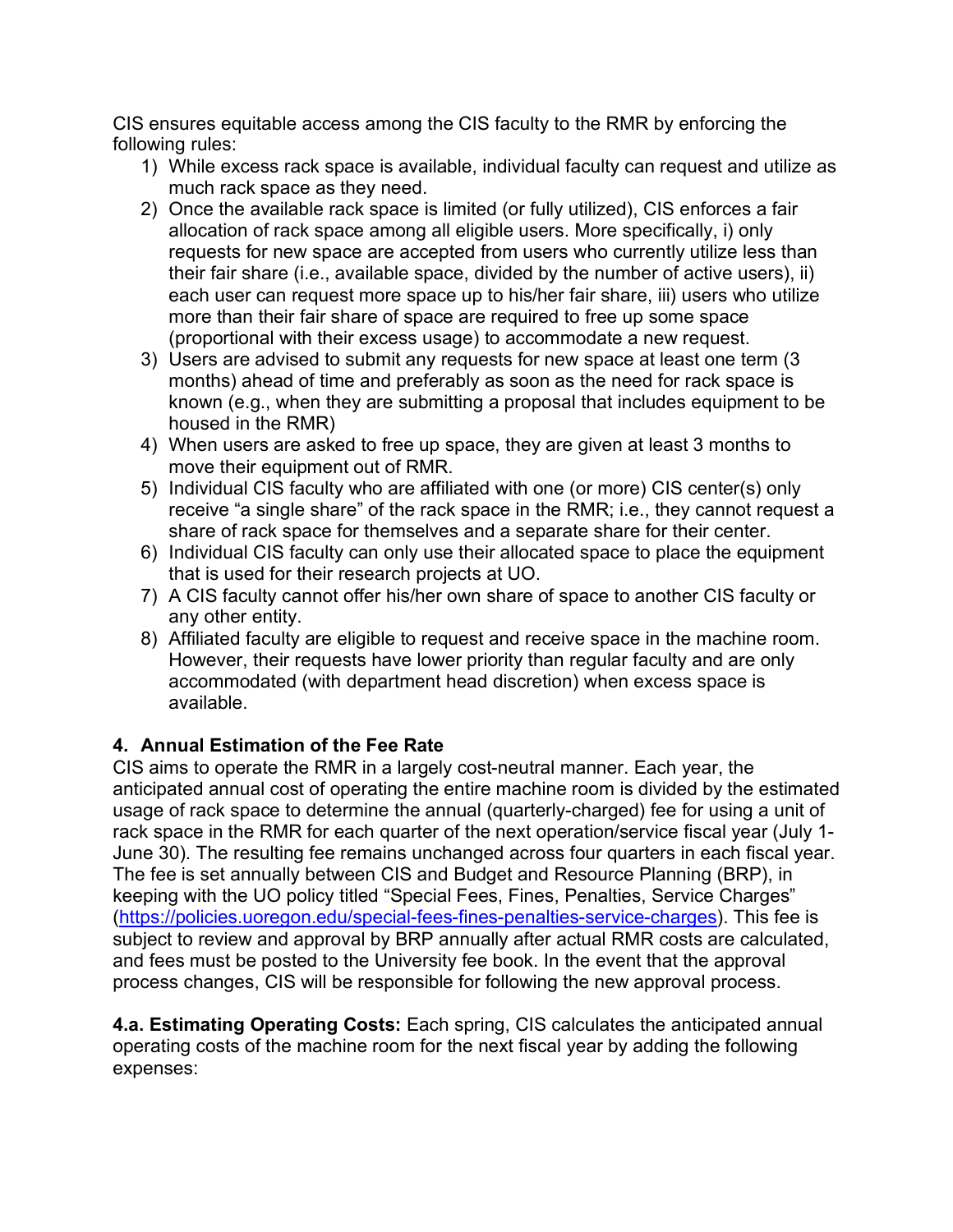- 1) Depreciation on equipment (each item having a useful life of more than one year and a per-unit acquisition cost which equals or exceeds \$5,000) 1. As equipment is replaced, the associated depreciation can be included in the service center rate.
- 2) Supplies, including equipment, which have a per-unit acquisition cost of less than  $$5,000<sup>1</sup>$ .
- 3) Software licensing.
- 4) Pro-rated salaries of system staff for providing technical support for RMR, and
- 5) Pro-rated salary of the CIS DGA for administrative bookkeeping and charging the fees through JV documentation preparation.

The MRA fees follow a "fixed with carry-forward" basis. The fixed amount for the fiscal year is not subject to adjustment within that year. Instead, when actual RMR costs are calculated each year, the difference between the previous BRP-approved fee amount and recalculated RMR costs will be carried forward and used as an adjustment to the fee rate for the next fiscal year, in keeping with 2 CFR 200, Appendix V.

**4.b. Surpluses and Deficits:** For an end-of-year surplus, a working capital reserve of no more than 60 calendar days of RMR operating expenses will be allowed, per Uniform Guidance and OUS 05.713, computed as of the close of period 12. Where surpluses exceed this amount, the fee rate must be reduced accordingly in the next fiscal year calculation and approval with BRP.

For anticipated deficits, the following procedures apply:

- 1) If the deficit is equal to 5% or less of the allowed 60-day working capital reserve, the fee in the subsequent year must be increased;
- 2) If the deficit is greater than 5% of the allowed 60-day working capital reserve, a transfer of departmental funds must be made before year end to bring the deficit to within 5% of the allowed 60-day working capital reserve and the fee rate increased according to procedure

CIS must retain MRA fee calculations, plans, and related documentation used as a basis for claiming costs under sponsored awards for the purposes of audit in accordance with the records retention requirements contained in Subpart D of Uniform Guidance.

**4.c. Estimating Quarterly Fee for Each User:** The process of estimating the usage of rack space for the next year consists of the following steps:

- 1) Each Spring term, CIS will report a summary of current rack space utilization and the breakdown of operating costs of the RMR for the coming year to all CIS faculty.
- 2) This notification will also request individual CIS faculty to provide the following information about each piece of equipment they plan to place in the RMR for the coming year within two weeks:

<sup>&</sup>lt;sup>1</sup> As defined in Uniform Guidance, 2 CFR 200.1 Definitions. Note: none of the equipment that is currently in the service center (as of April 2021) is eligible for depreciation.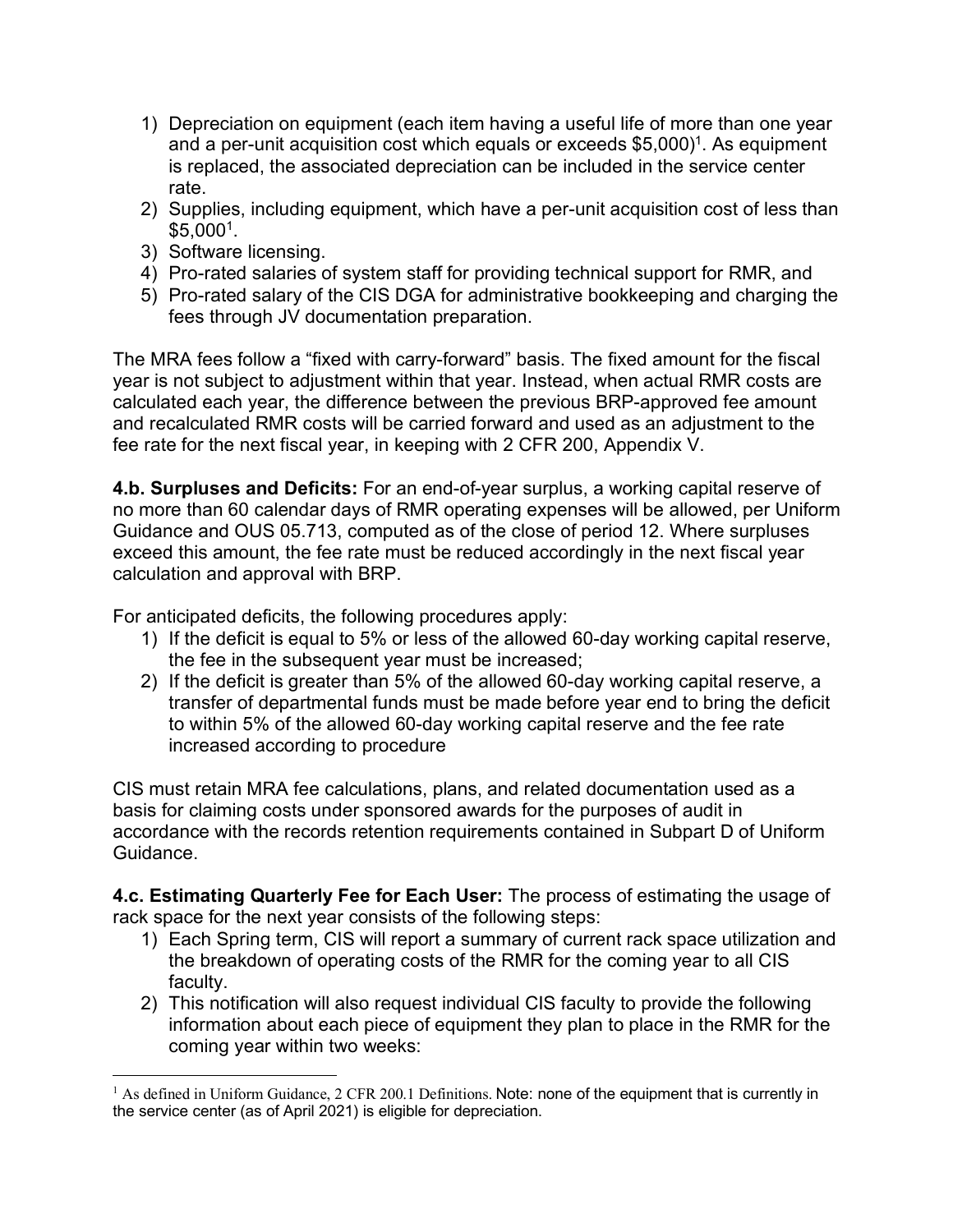- **Equipment Information:** Specific information (type, model, serial number, required units of rack space<sup>2</sup>) for each piece of equipment.
- **New/Existing:** whether the equipment is a new addition or already in the RMR.
- **Location:** For existing equipment, specify the location (rack and slot number) where the equipment is located.
- **Quarter of Usage:** The specific quarters (Fall, Winter, Spring and Summer) which the equipment will be housed in the RMR. Placing an equipment for part of a quarter is allowed only when the funding source starts/ends during that quarter.
- **Supporting Funds:** The fund(s) that should be charged the MRA fee for each piece of equipment in each quarter.

CIS verifies whether the supporting funds are (1) active for the specified quarter and (2) have a sufficient amount of eligible funds to cover the required MRA fees. The requested rack space may result in reducing the allocated space to users who have more than their fair share.

Finally, the annual fee per unit of rack space for the next year is calculated by dividing the estimated operating expenses (4.a) by the aggregated usage of rack space by all users (after any adjustment). The quarterly fee per unit of rack space is simply one quarter of the annual fee.

The calculated fee along with its calculation are reported to CIS faculty who had indicated interest in using the RMR. Individually, faculty have one week to review this information and explicitly confirm their stated plan for placing each piece of equipment (stated in 4.c.2) in the RMR during each quarter of the coming year. CIS uses these confirmations to produce a full *payment schedule* per quarter that shows (i) housed equipment per faculty per quarter, (ii) the total fee to be paid for these pieces of equipment per quarter, and (iii) funds that cover the associated fees.

A PI is allowed to use different funds to cover MRA fee of a piece of equipment in different terms. For example, a PI may rely on an NSF award to pay the MRA fee for a server during the Fall, Winter and the first half of the Spring term. They can then use startup fund (or ASA or ICC) to pay the connection fee of the same server for the rest of Spring and Summer term.

PIs are responsible for providing the requested information before the specified deadline and checking the availability of sufficient eligible funds in the provided accounts. CIS is not responsible for any delay in the processing of requests due to incorrect information from PIs that may lead to the disruption of access to the corresponding equipment in the RMR.

<sup>&</sup>lt;sup>2</sup> Equipment that has high power consumption (e.g., servers with GPUs) may require more rack space than they physically occupy in order to accommodate proper ventilation or meet the total power limit of the rack. In such cases, the charged MRA fee is based on the allocated (not occupied) space for the equipment.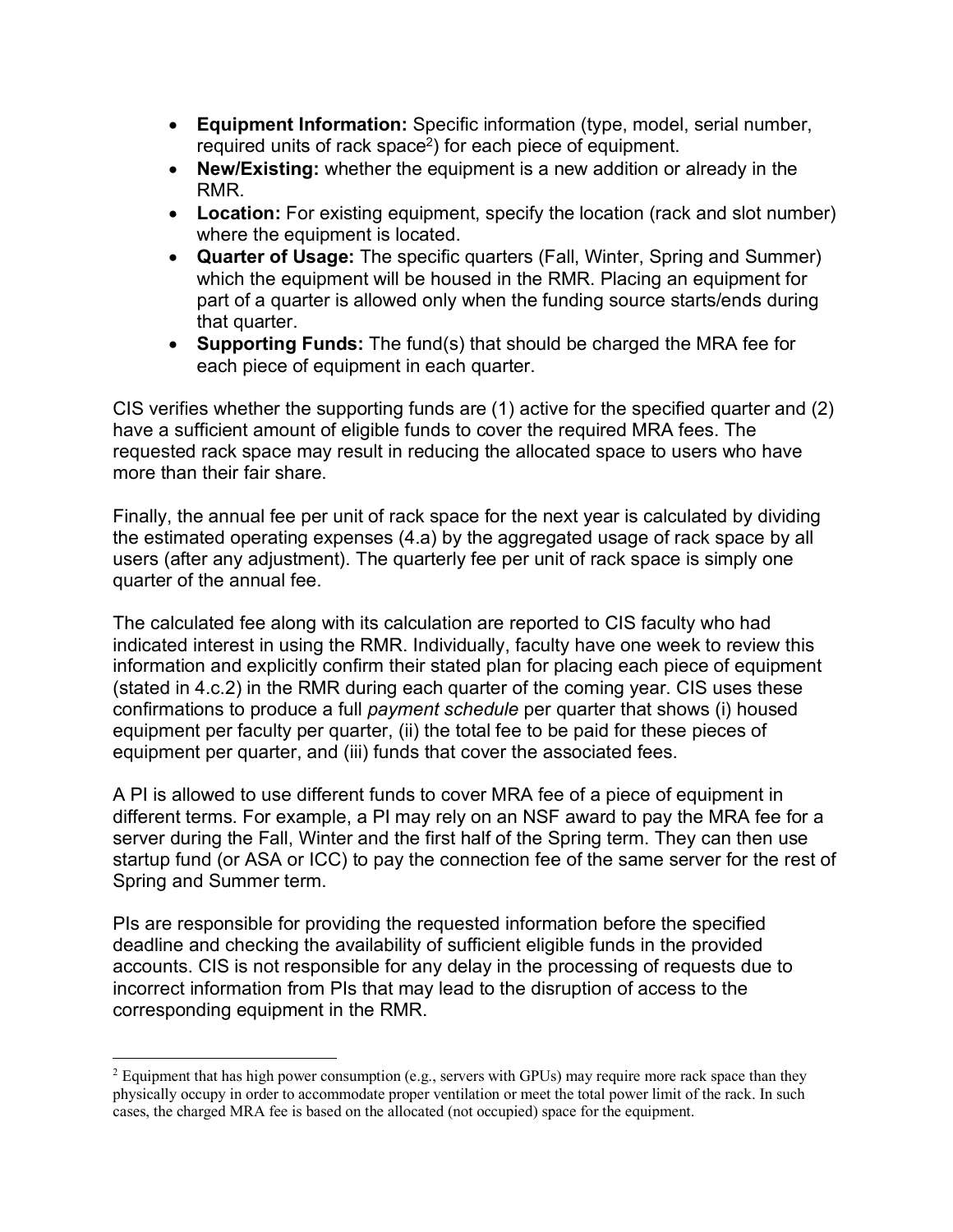## **5. Quarterly Charging of the Fee**

The MRA fee is charged once per quarter. At the end of each quarter, the CIS DGA executes a JV in Banner to charge the MRA fee for each equipment. The JV follows UO standards for charging and include the following information:

- 1) Item/service description as "MRA fees"
- 2) Number of rack spaces used
- 3) BRP-approved MRA fee per rack space per quarter
- 4) Start and end of the corresponding quarter

SPS post-award will have two weeks to review and verify the JV requests, including requesting information and clarification as needed. Once verified in the two-week window, SPS will charge the appropriate funds/indexes.

## **6. Departmental Support**

CIS covers the MRA fee in the following cases:

- **Grace Period:** All fee-paying equipment that is housed in the RMR for a year collects 2 months of credit (called grace period) to use the machine room while CIS covers the MRA fee. The grace period is associated with specific equipment (cannot be transferred between different equipment) and can be accumulated for up to three years. The grace period automatically starts as soon as the availability of supporting fund for an equipment ends. The grace period is intended to facilitate any funding gap in support of equipment at the RMR. *The grace period is only offered to faculty whose research awards are administrated through (and their indirect funds are collected by) the CIS department.*
- **Startup Funds:** CIS covers the MRA fee for any equipment owned by junior faculty if it meets all the following conditions: (i) it is purchased with a startup fund (in the first five years after a faculty joins the department) and placed in the RMR, and (ii) no MRA fee is provisioned for the equipment in the startup fund.

## **7. Special Considerations**

PIs are responsible for providing the requested information before the specified deadline. Any delays by the PI beyond the specified deadline may lead to the disruption of their access to the corresponding equipment in the RMR as well as the need to find non-sponsored funds to cover costs that could not be posted to sponsored awards in a timely manner. In particular, if the department misses the deadline for the invoice processing and cannot charge the quarterly fee on the associated fund because of the late response by the PI, the PI is responsible to pay the fee from other sources (e.g. ICC, ASA).

For any sponsored funding source where the final invoice date has already passed prior to the JV processing, for projects with closeout timelines prohibiting any further expenses, or for any disallowed charge, the fees will not be charged to that sponsored project. The amount owed by that sponsored project will need to be paid by a nonsponsored source available to the faculty member, CIS or the user's department. The fees cannot be waived.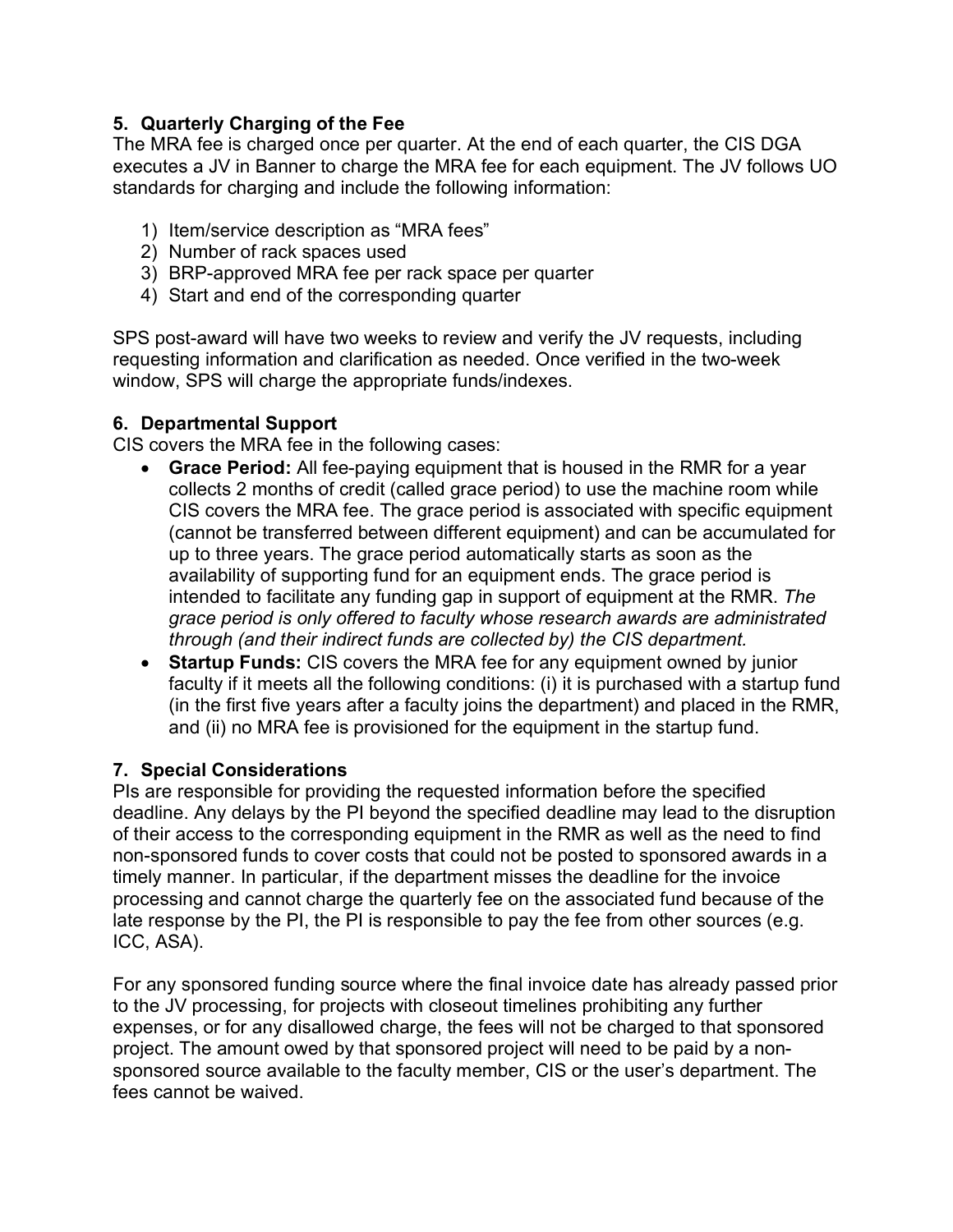## **8. Budgeting the MRA Fee**

When individual PIs prepare a research proposal (or any other type of request for funding, e.g., unrestricted gifts, etc.), they should determine whether their planned research activities would require (either existing or new) computing equipment to be placed in the RMR. The PIs should explicitly express their specific needs for rack space in the RMR to the CIS DGA (and CIS Systems staff) in writing while they prepare their budget. Any proposal that requires use of the RMR resources should include a budget line item for MRA fees (based on the current and projected rates) proportional to its anticipated rack space. [QQQ. What should this cost item be labeled as in the grant proposal request??]

Sponsored awards that do not include an approved budget item for the MRA fees or are unable to cover the MRA fees cannot be used to support the RMR resources. In these cases, the PIs may have less flexibility as they need to rely on other funds (e.g., ICC, ASA, unrestricted gifts, etc.) to cover MRA fees for their equipment.

## **9. Bookkeeping & Reporting**

The estimated operating costs and total usage, as well as the calculated rate of the connection fee is annually reported to SPS for their approval. SPS has two weeks to review and approve or indicate any violation of this policy.

The CIS DGA maintains a spreadsheet that contains the following information for individual pieces of equipment in the RMR per quarter:

- 1) Type, model, serial number
- 2) Location: rack ID and slot ID(s)
- 3) The CIS faculty member that owns and operates the equipment
- 4) The starting date when the equipment was added to the RMR
- 5) The amount of MRA fee that is charged for the equipment per quarter.

This information will be reported to Sponsored Projects Services (SPS) or other related offices at UO for their review upon request.

## **10. Service Center Index**

CIS has created a service center index. All related expenses and income from fees will be placed in this account going forward. Only costs that hit the service center index will be eligible to be included in the rate going forward. All future equipment purchases will occur though this account in order to enable the inclusion of depreciation in the rate as current equipment is replaced and to exclude these costs from the university's future F&A rate calculations.

## **11.Termination of Service**

Two weeks prior to the start of each quarter, CIS will examine whether there is a supporting fund associated with each piece of equipment in the machine room. The owner of any equipment without a confirmed source of support will be notified to provide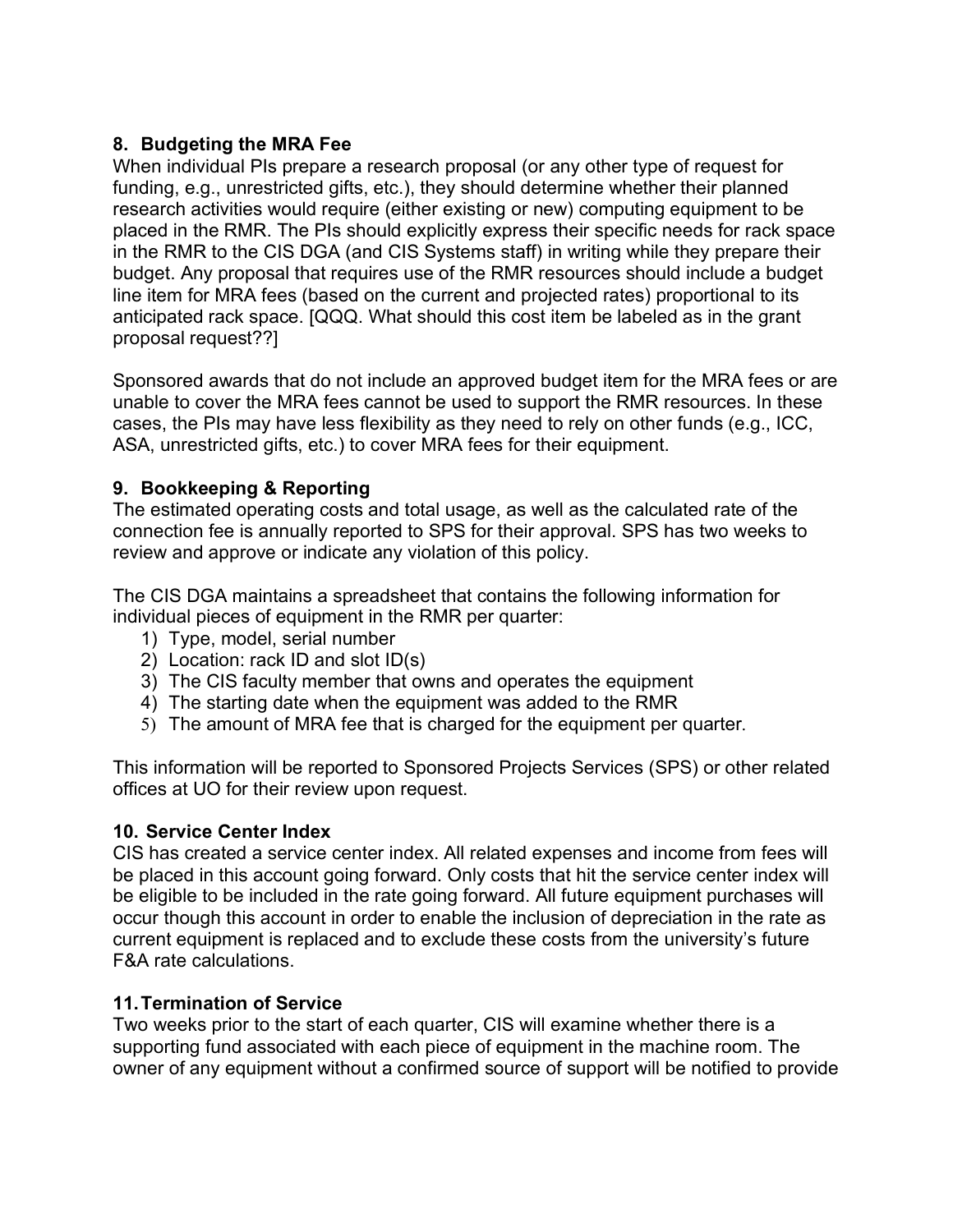an eligible fund in support of their equipment. Any unsupported equipment will be unplugged and removed within two weeks.

## **12.Rules and Regulations for Using the RMR**

The PIs (and designated personnel) who own and operate equipment in the RMR will receive an annual email that summarizes the rules and regulations for using the RMR. Each PI should carefully review this email and acknowledge their willingness to follow these rules in their response.

The rules and regulations for using RMR resources include the following:

- Each piece of equipment is assigned a specific set of slots within a given rack by the CIS Systems staff and should be placed in the specified space.
- Each piece of equipment in the RMR should be utilized for activities associated with the CIS faculty and their research projects. For example, a CIS faculty cannot place a server in the RMR and cover its MRA fees in order to facilitate research by parties outside the CIS.
- Each piece of equipment should have 1 or 2 designated CIS members who have exclusive access to the equipment and are responsible for its management. The name and email of the designated individuals will be reported to CIS Systems staff before placing any equipment in the RMR and should be annually updated by the owner of the equipment.
- CIS Systems staff should be notified about any planned additions, modifications, removal/replacing equipment, any change in power requirements, wiring, network connectivity, etc. at least one week ahead of planned activity. CIS Systems staff must review and approve any such plans before it is executed.
- Designated personnel are not allowed to access or request any changes in areas of the RMR where their equipment is not located.
- The owner of each piece of equipment is responsible to pay their stated quarterly MRA fees at the end of each quarter. Any outstanding balances should be paid within two weeks. Otherwise, the equipment will be unplugged by the Systems staff.
- Designated personnel are responsible to remove any unplugged equipment within two weeks after it is unplugged. Otherwise, the equipment will be removed and recycled.
- Designated personnel should be responsive (and act on) any request and notification from the CIS System staff in a timely manner. For example they might be asked to consolidate their allocated space or move their equipment in order to accommodate other users.
- CIS reserves the right to revoke the access of individual users of the RMR and remove their equipment from the RMR if they violate these rules and regulations.

## **13.Revisions to This Policy**

This MOU is subject to review and revision in the event that that federal or university policies and procedures change. Sponsored Projects Services (SPS) may also annually review this policy. Barring reviews driven by regulatory changes, these reviews should